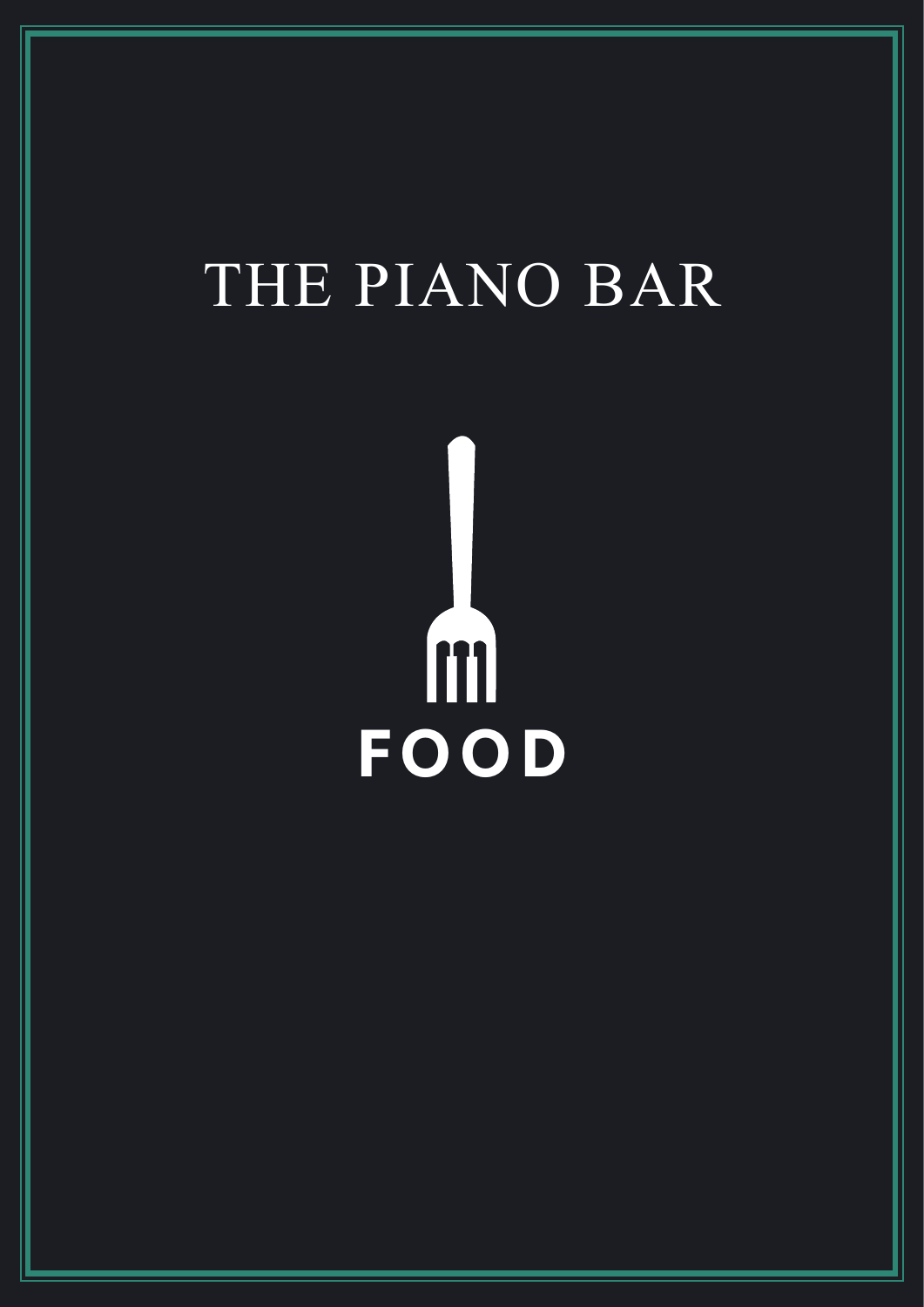| <b>SNACKS</b>                                                                              |                  |                                     |
|--------------------------------------------------------------------------------------------|------------------|-------------------------------------|
| <b>FRESH BREAD</b>                                                                         | <b>R50</b>       | <b>BBQ CHICK</b>                    |
| brioche, thyme, preserved fig                                                              |                  | sweet chili ginge                   |
| <b>CHEF'S SPECIAL SOUP</b>                                                                 | <b>R60</b>       | <b>SEARED DU</b>                    |
| (ask waiter)                                                                               |                  | jack rye, pear, th                  |
| <b>SALDANHA BAY OYSTERS</b>                                                                | <b>R90</b>       | <b>BEEF TAGL</b>                    |
| shucked oysters, coriander, lime chili, ginger                                             |                  | corn, dijon, pars                   |
| <b>TAPAS</b>                                                                               |                  | <b>PIANO RIS</b><br>carrot, parmesa |
| <b>TUNA TARTAR</b>                                                                         | <b>R90</b>       | <b>CLAM RAG</b>                     |
| coriander, ponzu, cucumber                                                                 |                  | bacon, mushroo                      |
| <b>SESAME CRUSTED TUNA</b>                                                                 | R <sub>138</sub> | <b>LAMB RAC</b>                     |
| lime, sesame, chili slaw                                                                   |                  | confit salsa, pota                  |
| <b>PRAWN ROSTI</b>                                                                         | R90              | <b>CROQUET1</b>                     |
| roasted pepper, fennel                                                                     |                  | Cheese croquet                      |
| <b>ROASTED NORWEGIAN SALMON</b>                                                            | R <sub>145</sub> | Pulled lamb, onid                   |
| sugar snaps, thyme, lemon                                                                  |                  | <b>CORN RIBS</b>                    |
| <b>CRISPY BABY SQUID</b>                                                                   | R <sub>145</sub> | 'mielies' chipotle                  |
| roasted garlic aioli, lemon                                                                |                  | <b>CREAMY H</b>                     |
| <b>GRILLED BABY SQUID</b>                                                                  | R120             | confit tomatoes,                    |
| mahim jim dressing                                                                         |                  | <b>PATATAS B</b>                    |
| <b>PEPPER SEARED BEEF TATAKI</b>                                                           | R110             | spicy potatoes                      |
| beef, garlic chips, sesame                                                                 |                  | <b>GRILLED A!</b>                   |
| <b>BEEF FILLET (120g)</b>                                                                  | R <sub>158</sub> | parmesan, brow                      |
| roasted mushrooms, pickled mushrooms, thyme jus                                            |                  | <b>SWEET POT</b>                    |
| <b>HONEY GLAZED PORK</b>                                                                   | R90              | <b>MAGIC MA</b>                     |
| asian slaw, sesame                                                                         |                  | brown butter, pa                    |
| <b>PETIT SESAME BUN (1)</b>                                                                |                  | <b>SIDE SALA</b>                    |
| Buttermilk fried chicken, pickled cabbage, spicy aioli                                     | <b>R85</b>       | feta dressing, m                    |
| Beef patty, cheddar, caramelized onions, mushrooms,<br>tomato chili jam, chimichurri aioli | <b>R80</b>       | <b>PASTA SAL</b>                    |
| <b>DUNKED WINGS</b>                                                                        |                  | croutons, soy, se                   |
| honey, garlic                                                                              | R100             |                                     |

| <b>BBQ CHICKEN SPRING ROLLS</b><br>sweet chili ginger dip                                                 | <b>R85</b>               |
|-----------------------------------------------------------------------------------------------------------|--------------------------|
| <b>SEARED DUCK</b><br>jack rye, pear, thyme                                                               | R <sub>145</sub>         |
| <b>BEEF TAGLIATELLE</b><br>corn, dijon, parsley                                                           | R120                     |
| <b>PIANO RISOTTO (V)</b><br>carrot, parmesan, butter                                                      | <b>R80</b>               |
| <b>CLAM RAGU</b><br>bacon, mushrooms, ciabatta                                                            | <b>R70</b>               |
| <b>LAMB RACKS</b><br>confit salsa, potato                                                                 | R160                     |
| <b>CROQUETTES</b><br>Cheese croquettes, tomato chili jam (V)<br>Pulled lamb, onion croquettes, mint aioli | <b>R70</b><br><b>R70</b> |
| <b>CORN RIBS (V)</b><br>'mielies' chipotle aioli, parmesan, smoked paprika, chimichurri                   | <b>R85</b>               |
| <b>CREAMY HUMMUS (V)</b><br>confit tomatoes, feta, ciabatta                                               | R65                      |
| <b>PATATAS BRAVAS (V)</b><br>spicy potatoes                                                               | <b>R55</b>               |
| <b>GRILLED ASPARAGUS (V)</b><br>parmesan, brown butter, sunflower seeds                                   | R <sub>100</sub>         |
| <b>SWEET POTATO FRIES (V)</b>                                                                             | R40                      |
| <b>MAGIC MASH (V)</b><br>brown butter, parmesan, parsley                                                  | <b>R60</b>               |
| <b>SIDE SALAD (V)</b><br>feta dressing, melon, tomato                                                     | R45                      |
| <b>PASTA SALAD (V)</b><br>croutons, soy, sesame                                                           | <b>R60</b>               |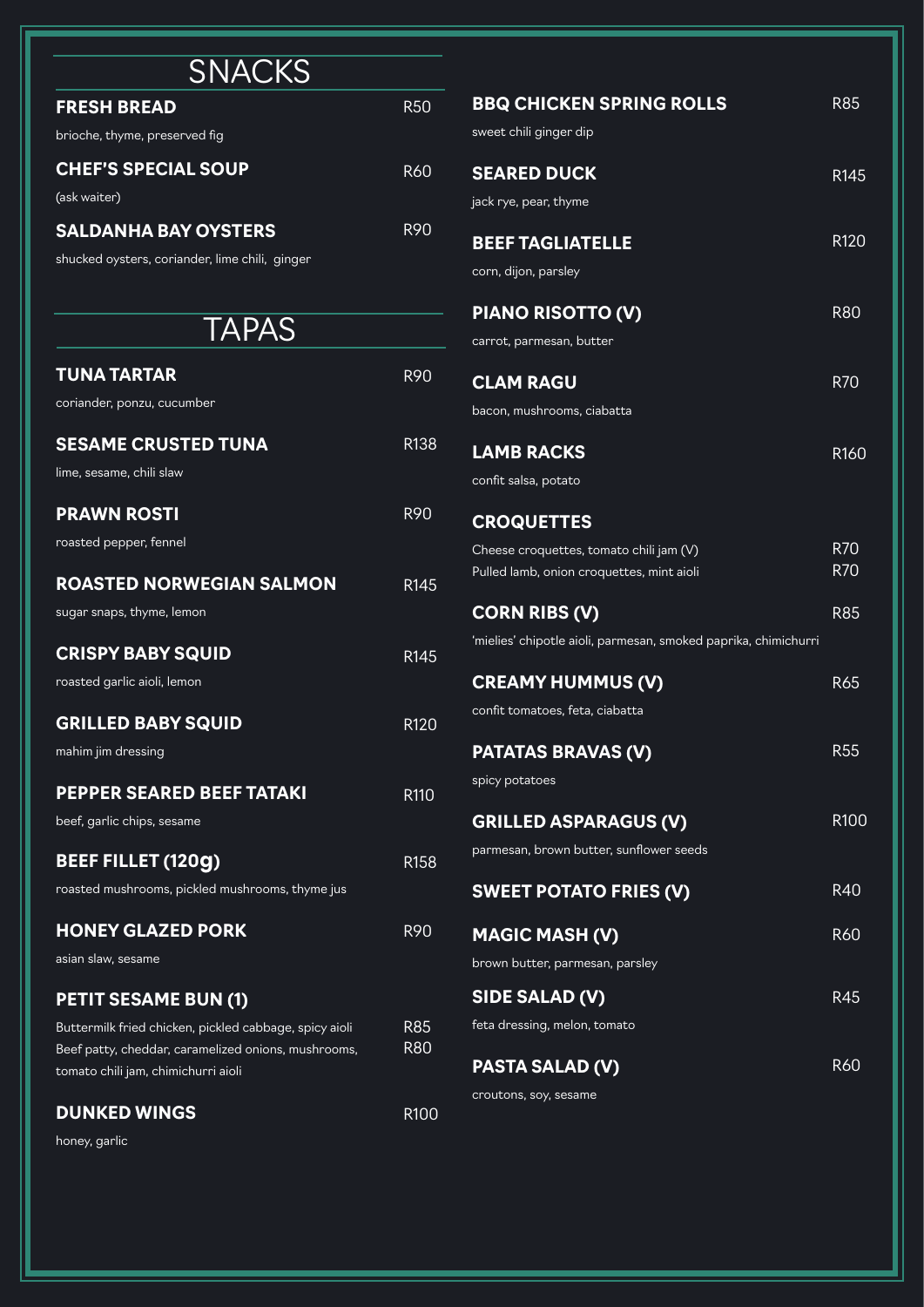| <b>HAPPY ENDINGS</b>               |            |
|------------------------------------|------------|
| <b>ORANGE &amp; GINGER GRANATA</b> | R70        |
| triple sec, biscuit, marmalade     |            |
| <b>LEMON POSSET</b>                | R70        |
| biscuit, persimmon                 |            |
| <b>CHOC MARSHMELLOW</b>            | <b>R90</b> |
| ganashe, anglaise                  |            |
| <b>DON PEDRO</b>                   |            |
| kahlúa / amarula                   | R80        |
| whiskey                            | R90        |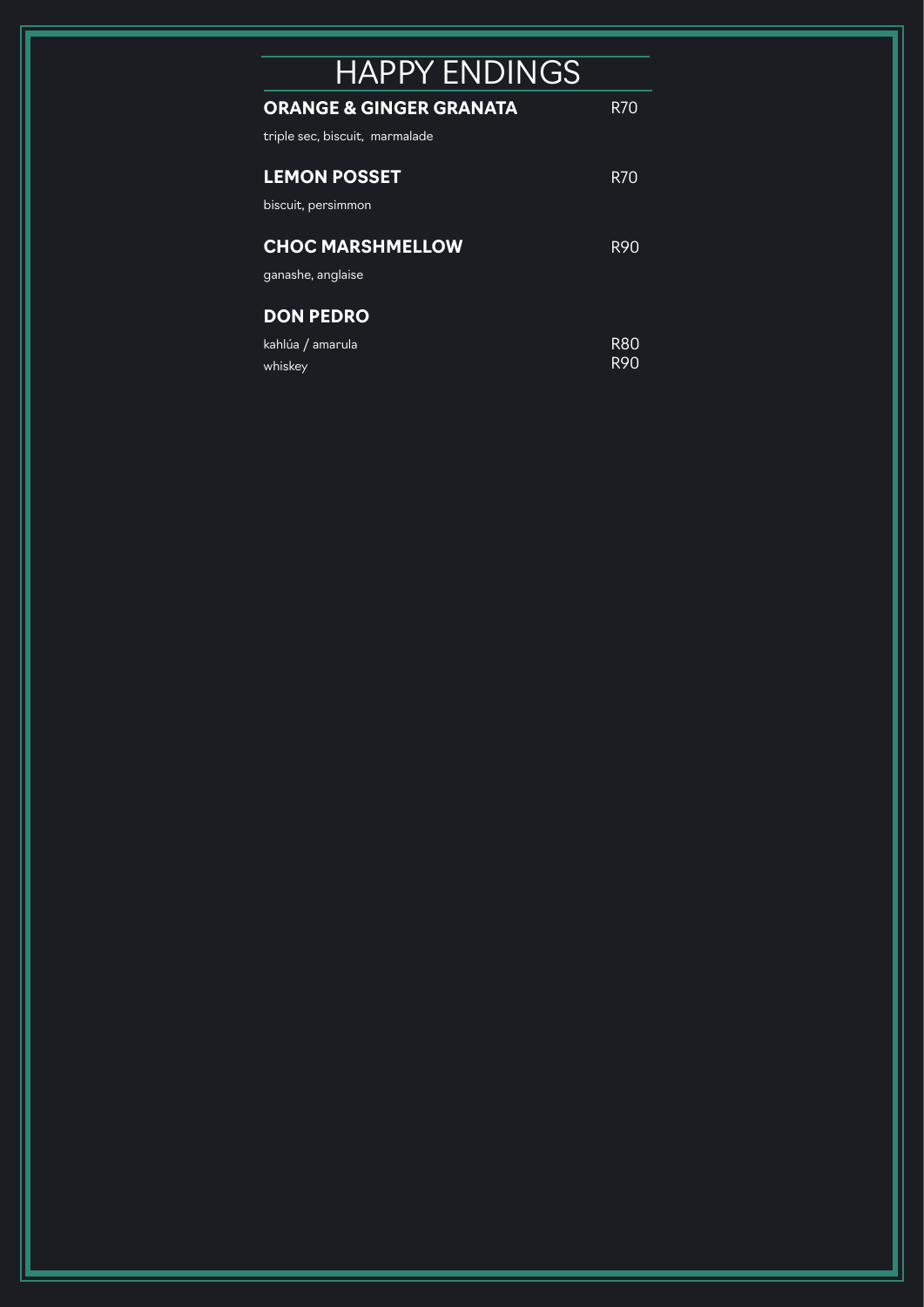# THE PIANO BAR

# **DRINKS**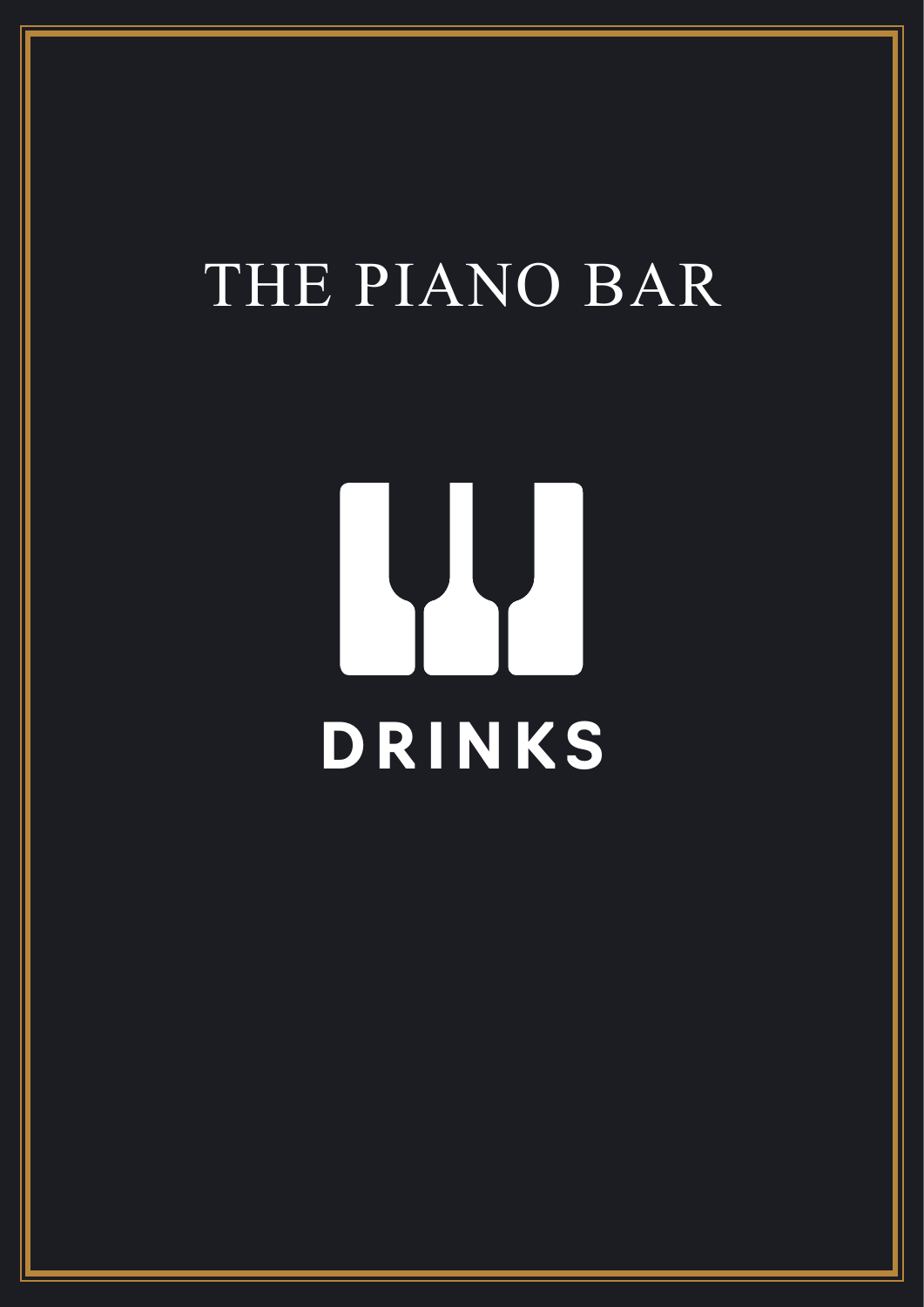| <b>SIGNATURE</b>                                               |      |
|----------------------------------------------------------------|------|
| <b>Lady In Red</b>                                             | R80  |
| Port wine, Captain Morgan Black, red wine, cardimon,           |      |
| cashew nuts (warm homemade Glühwein)                           |      |
| Dschinghis Khan                                                | R75  |
| Vodka, Kahlúa, cream                                           |      |
| <b>Hotel California</b>                                        | R120 |
| Tanqueray, fresh cucumber, fresh mint, lime juice, Monin       |      |
| cucumber, sugar syrup                                          |      |
| <b>Sex Bomb</b>                                                | R120 |
| Jimador Gold, Triple Sec, lime juice, muddled grilled          |      |
| pineapple, chillies, coriander leaves                          |      |
| <b>Blank Space</b>                                             | R105 |
| Jack Rye, honey, lime juice, orange juice, cellulose           |      |
| <b>Uptown Funk</b>                                             | R140 |
| Campari, lime juice, elderflower, Pongrácz rosé, soda<br>water |      |
| <b>Jack Rose</b>                                               | R95  |
| Klipdrift brandy, apple syrup, granadine, lime juice,          |      |
| saline, bitters                                                |      |
| <b>P!NK</b>                                                    | R110 |
| Gin, Martini dry, Pongrácz rosé, watermelon syrup              |      |
| <b>Santa Baby</b>                                              | R120 |
| Amaretto, Triple Sec, oranges, lemon, cream, cinnamon          |      |
| <b>Red Red Wine</b>                                            | R135 |
| Red wine, Inverroche Amber, lemon juice, sugar syrup,          |      |
| cellulose                                                      |      |

#### **CLASSIC**

| <b>Daiquiri Classic</b>                                                                                     | <b>R80</b>       |
|-------------------------------------------------------------------------------------------------------------|------------------|
| Havana Blanco, sugar syrup and fresh lime juice.                                                            |                  |
| <b>Daiquiri Strawberry</b>                                                                                  | R85              |
| Mojito                                                                                                      | <b>R75</b>       |
| Havana Blanco, freshly squeezed limes, muddled with<br>fresh mint, sugar syrup, and topped with soda water. |                  |
| <b>Cuba Libre</b>                                                                                           | R82              |
| Havana Blanco, freshly squeezed limes, and coke.                                                            |                  |
| Margarita                                                                                                   | R <sub>100</sub> |
| A Mexican favourite with Olmeca tequila, orange                                                             |                  |
| liqueur, and fresh lime juice in a salt rimmed glass.                                                       |                  |
| Cosmopolitan                                                                                                | <b>R85</b>       |
| A stylish blend of vodka, orange liqueur, and cranberry                                                     |                  |
| juice.                                                                                                      |                  |
| <b>Long Island Iced Tea</b>                                                                                 | <b>R90</b>       |
| Gin, vodka, Havana Blanco, Olmeca Silver, orange                                                            |                  |
| liqueur, lemon juice, orange juice, and coke (optional                                                      |                  |
| cranberry juice).                                                                                           |                  |
| <b>Caipirinha</b>                                                                                           | R110             |
| Cachaça muddled with fresh limes and brown sugar                                                            |                  |
| (optional Caipiroska - vodka base R65).                                                                     |                  |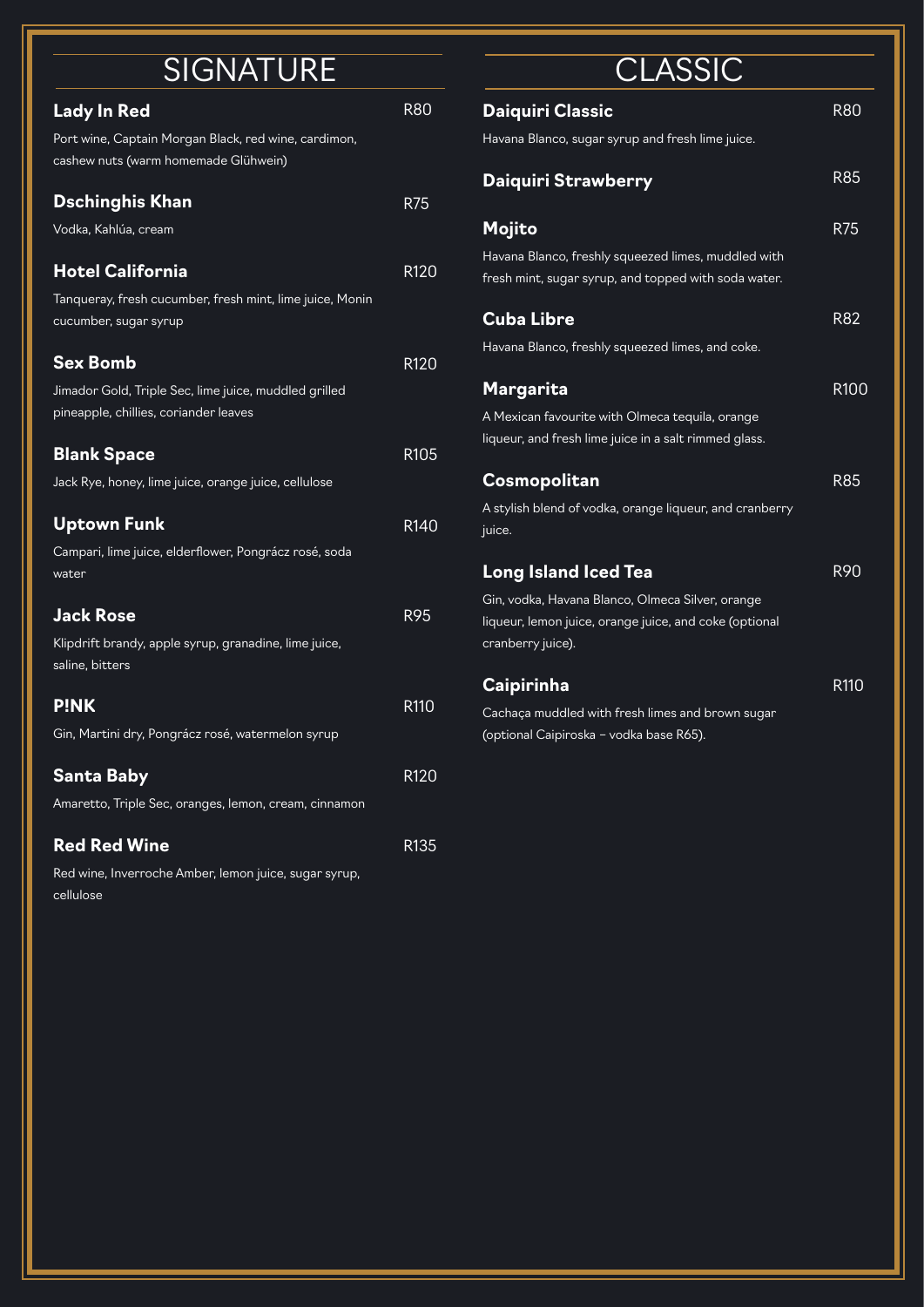### **OLD FASHION**

(WHISKEY OR BOURBON POURED OVER SUGAR WITH FRESH LEMON AND ORANGE AND A DASH OF BITTERS)

| Jim Beam                | <b>R60</b>       |
|-------------------------|------------------|
| Jack Daniel's           | R75              |
| Monkey Shoulder         | R <sub>100</sub> |
| <b>Woodford Reserve</b> | R <sub>120</sub> |
| Glenmorangie 10         | R <sub>135</sub> |
| Ardberg 10              | R175             |

#### **SOURS**

| (SUGAR, LIME JUICE, ORANGE JUICE AND GLUCOSE)<br>Jim Beam | R <sub>105</sub> |
|-----------------------------------------------------------|------------------|
|                                                           |                  |
| Aperol                                                    | R <sub>115</sub> |
| Jack Daniel's                                             | R <sub>125</sub> |
| Amaretto Ginger                                           | R <sub>125</sub> |
| Jameson                                                   | R <sub>130</sub> |
| <b>Woodford Reserve</b>                                   | R <sub>155</sub> |
| Glenfiddich 12 Y/O                                        | R175             |

#### **Martini** R65 APERITIF

| Choose from Absolut or Tanqueray, dry or dirty, shaken<br>or stirred, olives or a lemon zest. |                  |
|-----------------------------------------------------------------------------------------------|------------------|
| <b>Negroni</b>                                                                                | R80              |
| A delicate mixture of gin, Martini Rosso, bitters, and<br>Campari.                            |                  |
| <b>Manhattan</b>                                                                              | R80              |
| Jim Beam, Martini Rosso, and a dash of bitters.                                               |                  |
| <b>Espresso Martini</b>                                                                       | R <sub>100</sub> |
| Vodka, Kahlúa, and single espresso.                                                           |                  |
| <b>Aperol Spritz</b>                                                                          | R <sub>120</sub> |
| Aperol, Mulderbosch Bubbly and soda.                                                          |                  |
| <b>BOURBONS</b>                                                                               |                  |
| Jim Beam                                                                                      | R30              |

| Jill Deall              | nou             |
|-------------------------|-----------------|
| Jack Daniel's           | R42             |
| Gentleman Jack          | R45             |
| <b>Woodford Reserve</b> | R <sub>53</sub> |
| Jack Rye                | R45             |

#### **WHISKEYS**

| Southern Comfort     | R <sub>25</sub> |
|----------------------|-----------------|
| Bain's (Local)       | R34             |
| Jameson              | R41             |
| Johnnie Walker Black | R45             |
| Monkey Shoulder      | <b>R50</b>      |
| Glenfiddich 12 Y/O   | R65             |
| The Glenlivet 12 Y/O | R <sub>57</sub> |
| Glenmorangie 10 Y/O  | R65             |
| Laphroaig 10 Y/O     | R72             |
| Ardberg 10 Y/O       | <b>R90</b>      |
| Bunnahabhain 12 Y/O  | R90             |
| Oban 14 Y/O          | R130            |
| Nikka                | R130            |
| <b>Suntory Toki</b>  | R130            |

# COGNACS & LIQOURS

| <b>Hennesy</b>     | R100            |
|--------------------|-----------------|
| Martell            | R44             |
| KWV3               | <b>R25</b>      |
| Van Ryn's 10 Y/O   | <b>R38</b>      |
| Amarula            | <b>R30</b>      |
| Campari            | R35             |
| Disarenno Amaretto | <b>R35</b>      |
| Kahlúa             | <b>R33</b>      |
| Martini            | <b>R20</b>      |
| Aperol             | R36             |
| Jagermeister       | <b>R30</b>      |
| Pimm's             | R <sub>24</sub> |
| Grappa Dalla Cia   | <b>R60</b>      |
| Caçhaca            | R <sub>52</sub> |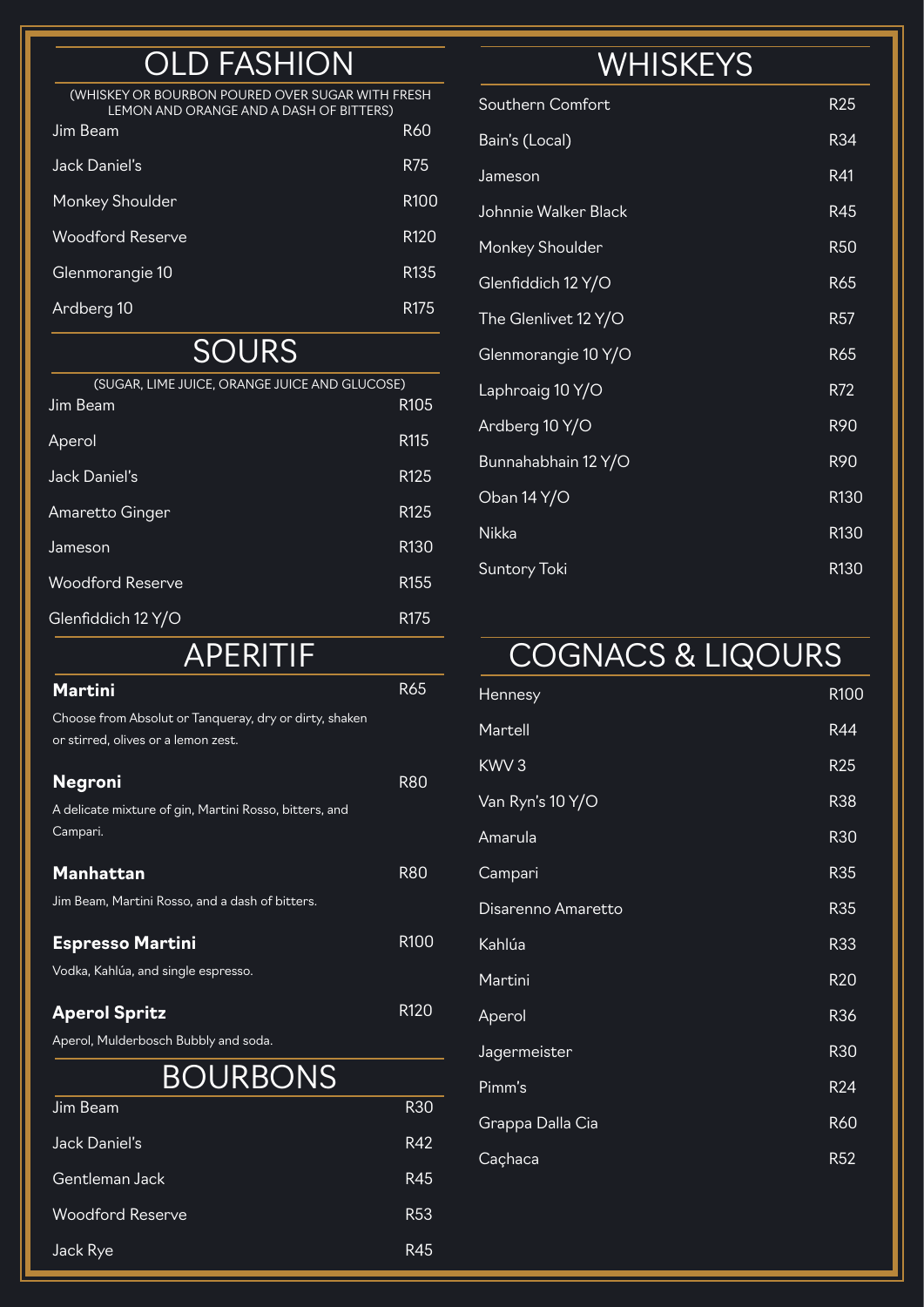## **GIN**

| Gordon's                           | R25        |
|------------------------------------|------------|
| <b>Tanqueray</b>                   | R30        |
| <b>Bombay Sapphire</b>             | R35        |
| <b>Bulldog Dry London (local)</b>  | R45        |
| Inverroche Amber / Verdant (local) | <b>R50</b> |
| Cape Town Pink Lady (local)        | R35        |
| Six Dogs Blue (local)              | R50        |
| Hendrick's                         | R55        |

## **COMMERCIAL**

| Castle Lite           | R40 |
|-----------------------|-----|
| Windhoek Lager        | R42 |
| Heineken              | R46 |
| Devil's Peak Pale Ale | R50 |

#### VODKA

| Lovoka Caramel     | R <sub>26</sub> |
|--------------------|-----------------|
| Tito's Vodka       | R <sub>35</sub> |
| Cruz Black Vintage | R <sub>30</sub> |
| <b>Belvedere</b>   | R60             |
| Wyborowa Vodka     | <b>R30</b>      |
| Absolut            | R32             |

#### RUM

| Captain Morgan Spiced | R <sub>22</sub> |
|-----------------------|-----------------|
| Captain Morgan Black  | R <sub>25</sub> |
| Havana Blanco 3 Y/O   | R <sub>30</sub> |
| Havana Añejo Gold     | R <sub>30</sub> |
| Havana Añejo Dark     | R42             |

#### **TEQUILA**

| Olmeca Silver      | R35             |
|--------------------|-----------------|
| Olmeca Black       | R <sub>36</sub> |
| Olmeca Gold        | R <sub>38</sub> |
| El Jimador Gold    | R <sub>38</sub> |
| Herradura Reposado | R65             |

#### **CIDERS**

| Savanna Dry  | R44 |
|--------------|-----|
| Hunter's Dry | R48 |

#### NON-ALCOHOLIC

| Heineken Zero             | R50 |
|---------------------------|-----|
| . Savanna Lemon           | R50 |
| Devil's Peal Zero to Hero | R48 |

# SOFT DRINKS

| <b>R30</b>      |
|-----------------|
| <b>R30</b>      |
| <b>R30</b>      |
| <b>R30</b>      |
| <b>R30</b>      |
| <b>R30</b>      |
| <b>R30</b>      |
| <b>R30</b>      |
| <b>R30</b>      |
| <b>R40</b>      |
| R40             |
| <b>R50</b>      |
| <b>R52</b>      |
| R <sub>12</sub> |
| <b>R30</b>      |
|                 |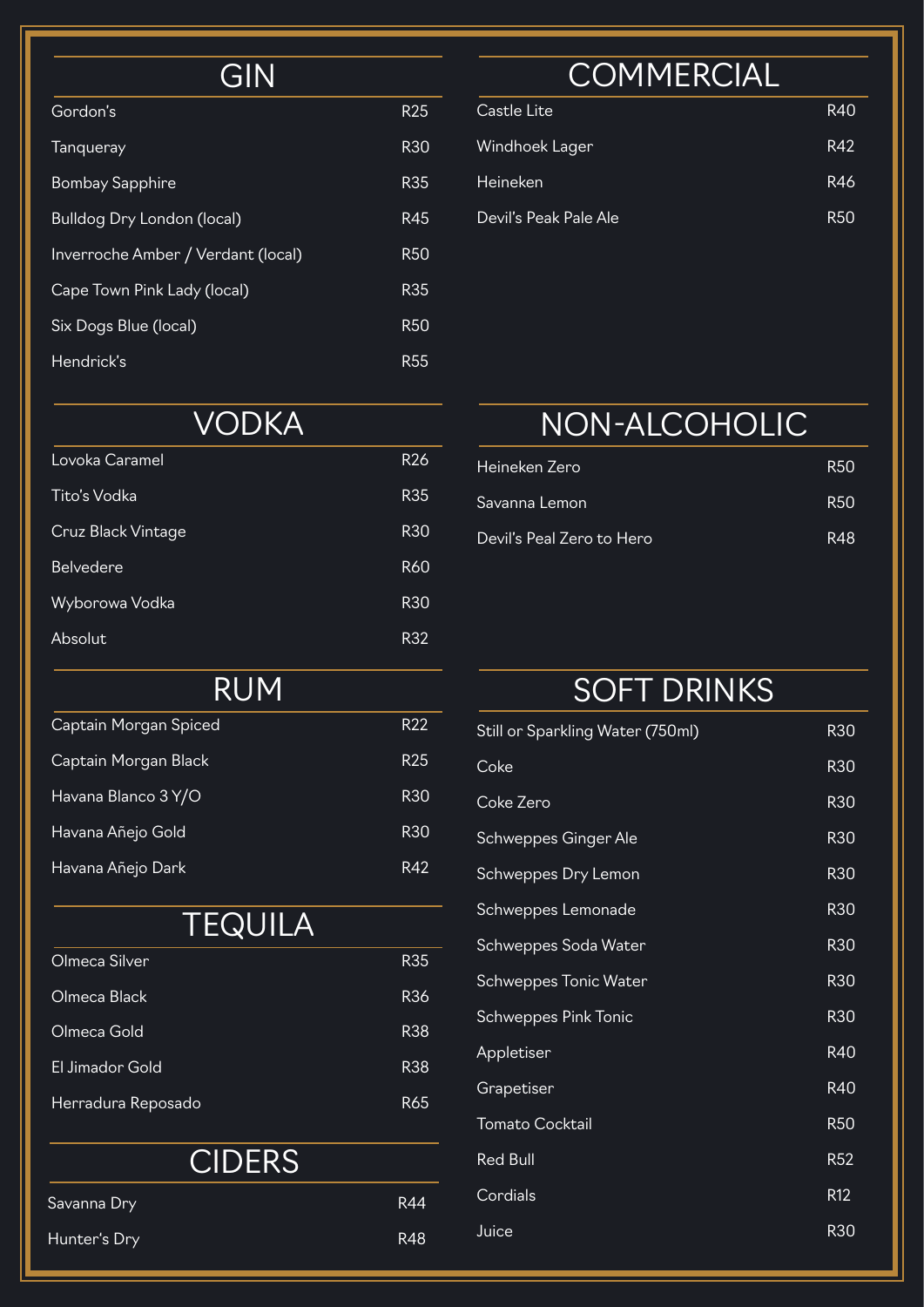| <b>RED WINE</b>                                                                                                                      |          |
|--------------------------------------------------------------------------------------------------------------------------------------|----------|
| <b>The Piano Bar Merlot</b>                                                                                                          | R65/R235 |
| <b>Croydon Red Cape Blend</b><br>BLEND - complex and elegant aroma of black<br>currents with hints of cedar and cigar box.           | R75/R230 |
| <b>Beyerskloof</b><br>PINOTAGE - a popular wine with well-balanced<br>cassis and blackberry flavours.                                | R290     |
| <b>Cloof - The Very Sexy</b><br>SHIRAZ - dangerously seductive aromas and<br>spicy, concentrated flavours with soft tannins.         | R255     |
| <b>Kanonkop Kadette</b><br>BLEND - black current, tea leaves and oak spice<br>aromas with a fresh acidity and dry finish.            | R340     |
| Morgenster<br>CABERNET SAUVIGNON - a delicious example<br>of a young cabernet with rich black current,<br>cherry, and plum flavours. | R365     |
| <b>Migliarina</b><br>GRENACHE - soft, yet firm tannins with a velvety<br>mid-palate and lasting forest berry finish.                 | R420     |
| <b>Iona Mr. P</b><br>PINOT NOIR - elegant, fresh cherry and berry<br>nose, with underground melange.                                 | R395     |

### WHITE WINE

| <b>The Piano Bar Nouvelle</b>                                                                                                                                | R55/R190 |
|--------------------------------------------------------------------------------------------------------------------------------------------------------------|----------|
| <b>Vrede en Lust</b><br>SAUVIGNON BLANC - an abundance<br>of flavours including grass, granadilla,<br>gooseberry, and hints of blackcurrant.                 | R75/R280 |
| <b>Buitenverwachting - Buiten</b><br><b>Blanc</b><br>SAUVIGNON BLANC - a full, dry, blend with<br>an abundance of fruitiness, extract and a soft<br>acidity. | R240     |
| Mulderbosch - Steep Op Hout<br>CHENIN BLANC - opulent passion fruit,<br>refreshing acidity with subtle oaky spices.                                          | R275     |
| <b>Groote Post</b><br>UNWOODED CHARDONNAY - an abundance<br>of tropical flavours and a fresh acidity with a<br>concentrated structure.                       | R290     |
| <b>Haute Cabrière</b><br>CHARDONNAY PINOT NOIR - an abundance<br>of fruit underlined by firm acidity<br>and a full mouthfeel.                                | R295     |
| <b>Migliarina</b><br>LIGHTLY OAKED CHARDONNAY - a highly<br>rated boutique wine with a touch of vanilla,<br>lime and lingering pistachio flavours.           | R385     |

| ROSÉ                                            |                  |
|-------------------------------------------------|------------------|
| <b>Mulderbosch</b>                              | R70/R250         |
| CABERNET SAUVIGNON - strawberries and           |                  |
| a subtle chalky nuance with succulent fruit     |                  |
| flavours and a fine mineral finish.             |                  |
| <b>Vrede en Lust</b>                            | R <sub>290</sub> |
| aromas of fresh strawberry, respberry, and      |                  |
| watermelon fruit with floral notes and a crisp, |                  |
| dry finish.                                     |                  |

**CHAMPAGNE Moët & Chandon Imperial Brut**

R1800

### **BUBBLES**

**Pongrácz - Brut**

R120/R430

**Pongrácz - Rosé**

R120/R465